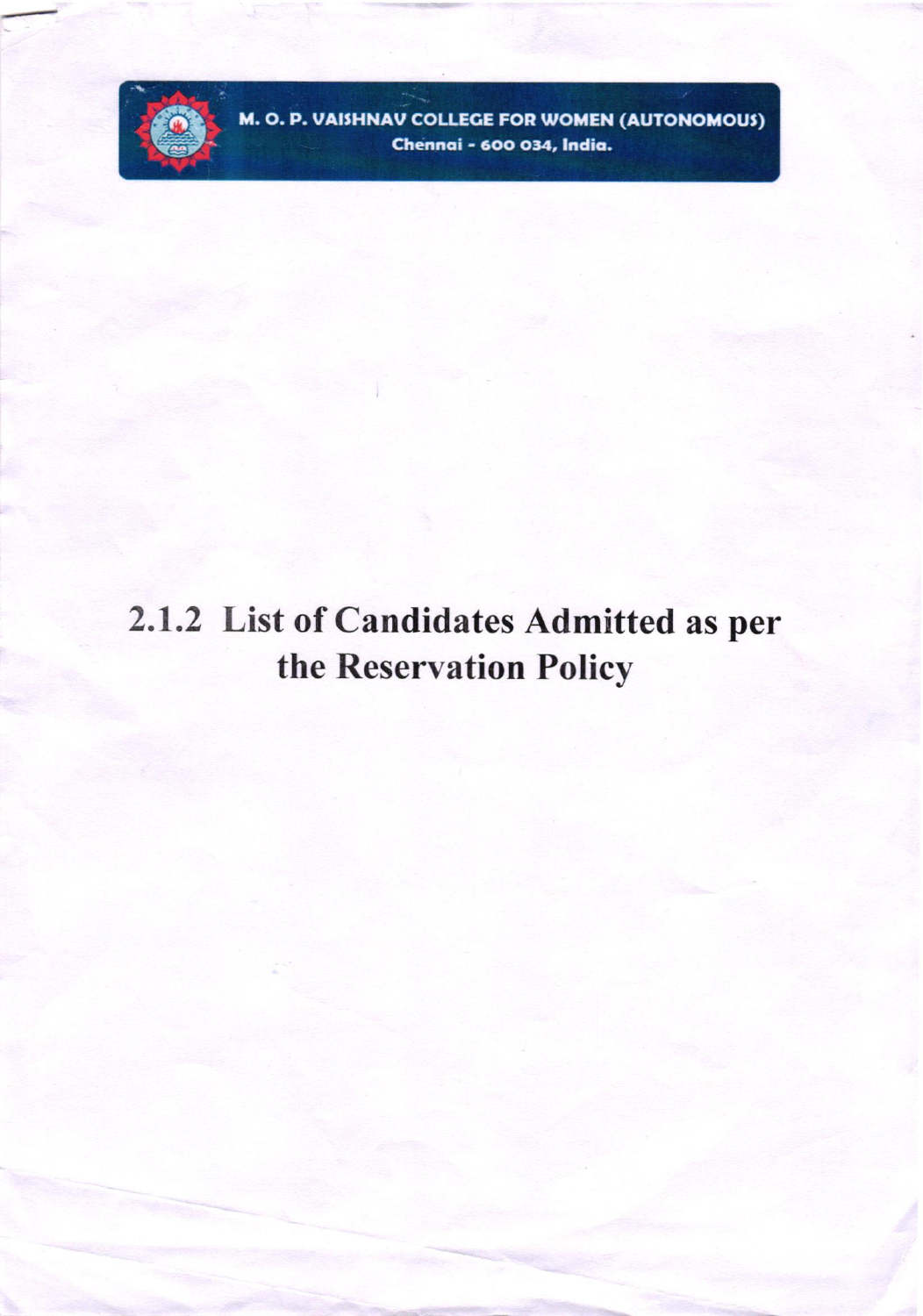

## 2.1.2 - List of Candidates Admitted as per the Reservation policy 2020-2021